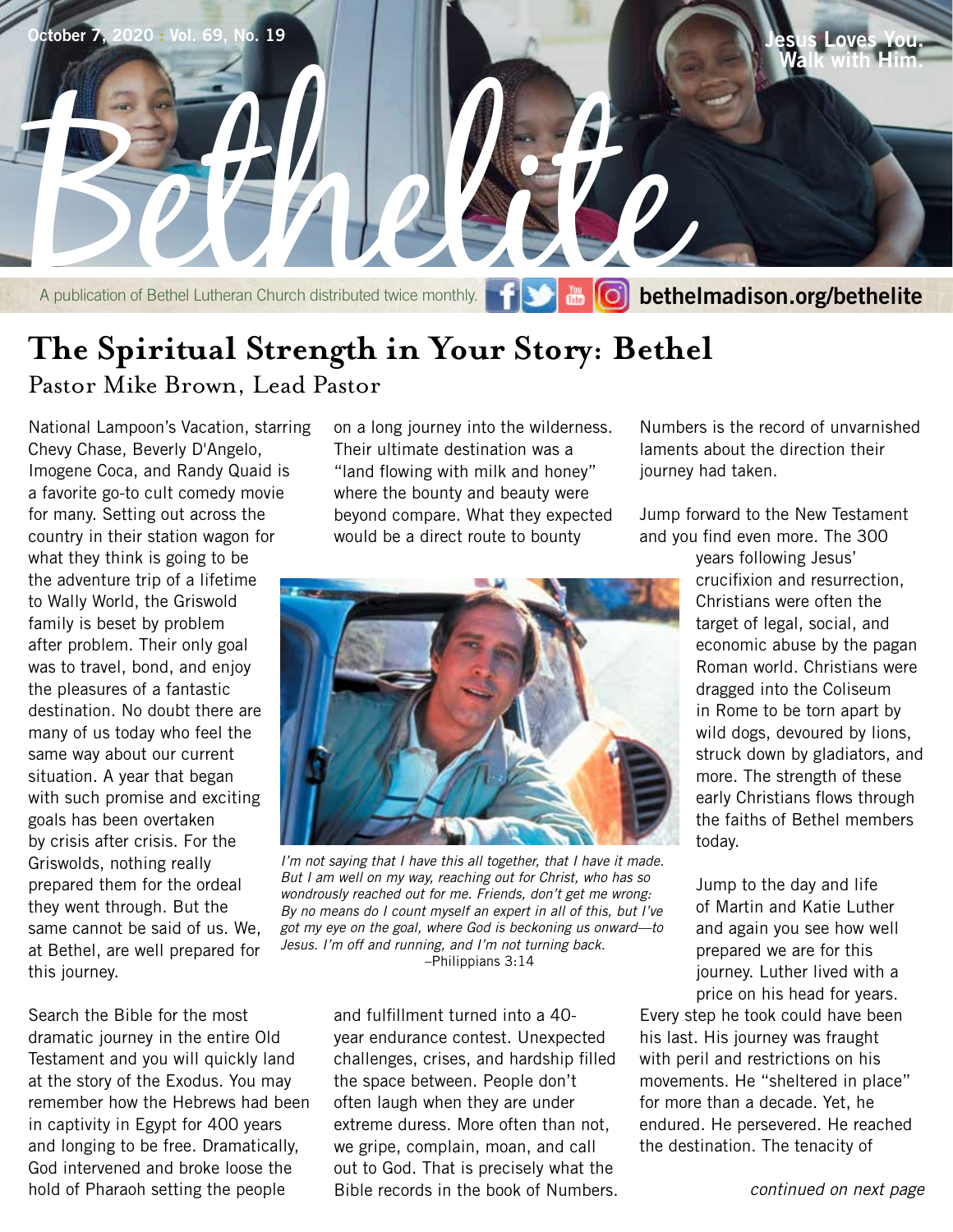### *continued from previous page*

Martin, Katie, and all those who took the journey of the Reformation runs directly to 312 Wisconsin Ave in Madison, WI. We can do this.

While churches can talk of lofty qualities like grace, forgiveness, heaven, reconciliation, and the like, the critical spiritual quality that is often overlooked is simply this: GRIT. Grit is the ability to just grind out each day as it comes. Bethel is a place of grit. You, good people, have good grit. We aren't being asked to deal with 40 years as were the Hebrews in the wilderness. We aren't being forced to deal with 300 of years of persecution as were the early Christians. We aren't even being expected to push through a decade of "safer at home" as was Luther. We simply need to hang tough until this pandemic passes. We can do this. We have the grit of thousands of years and thousands of God's people pumping through our veins. We can do this. We will get to the destination. No doubt about it!

## **Saints and Sinners: Trunk-or-Treat Halloween Drive-In**

Oct 24, 4-6pm



Dress-up for vehicle's trunk for Halloween, dress-up yourself in a Halloween costume, and come to Bethel's parking lot for a walking tour of all the Halloween spirit! Each family will park in the parking lot and see marked on the parking lot with chalk their own space for carving pumpkins. Bring supplies to decorate or carve a Jacko-lantern, pumpkins provided! Pre-packaged candy will be provided, too! To participate, please sign-up here: https://tinyurl.com/y4fjddy7. Space will be limited to ensure social distancing.  $\clubsuit$ 

# **Friends & Family Campfire Picnics at Bethel**

Thursdays in October



Bethel will be hosting a Campfire Picnic from 5:30- 7:30pm on Thursdays in October in the church parking lot. There will be a light meal, prayer, games, music and smores around a warm campfire.

**The food is by 'Food Junkies' and will include:** a soup and sandwich combo for \$10/person or \$25/family. Payment options are text to give (text BLC to 73256) or cash/check night of the event.

The event will follow all the COVID -19 guidelines to insure we are keeping ourselves and each other safe.

To sign-up please select the below link. To order food you must sign-up by Tuesday the week of the picnic you are attending.

### **Sign-up Here: www.bethel-madison.org/campfire**

You will receive a follow-up email a day before the event.

If you are willing to donate your fire pit for the month of October to Bethel please contact John at jswanson@ bethel-madison.org.

For questions please contact one of the Nurturing Committee members: Pastor John Swanson at jswanson@bethel-madison.org, Kathy Pielage at kmpielage@gmail.com or Kelly Knueve at kellyknueve@ gmail.com.  $\clubsuit$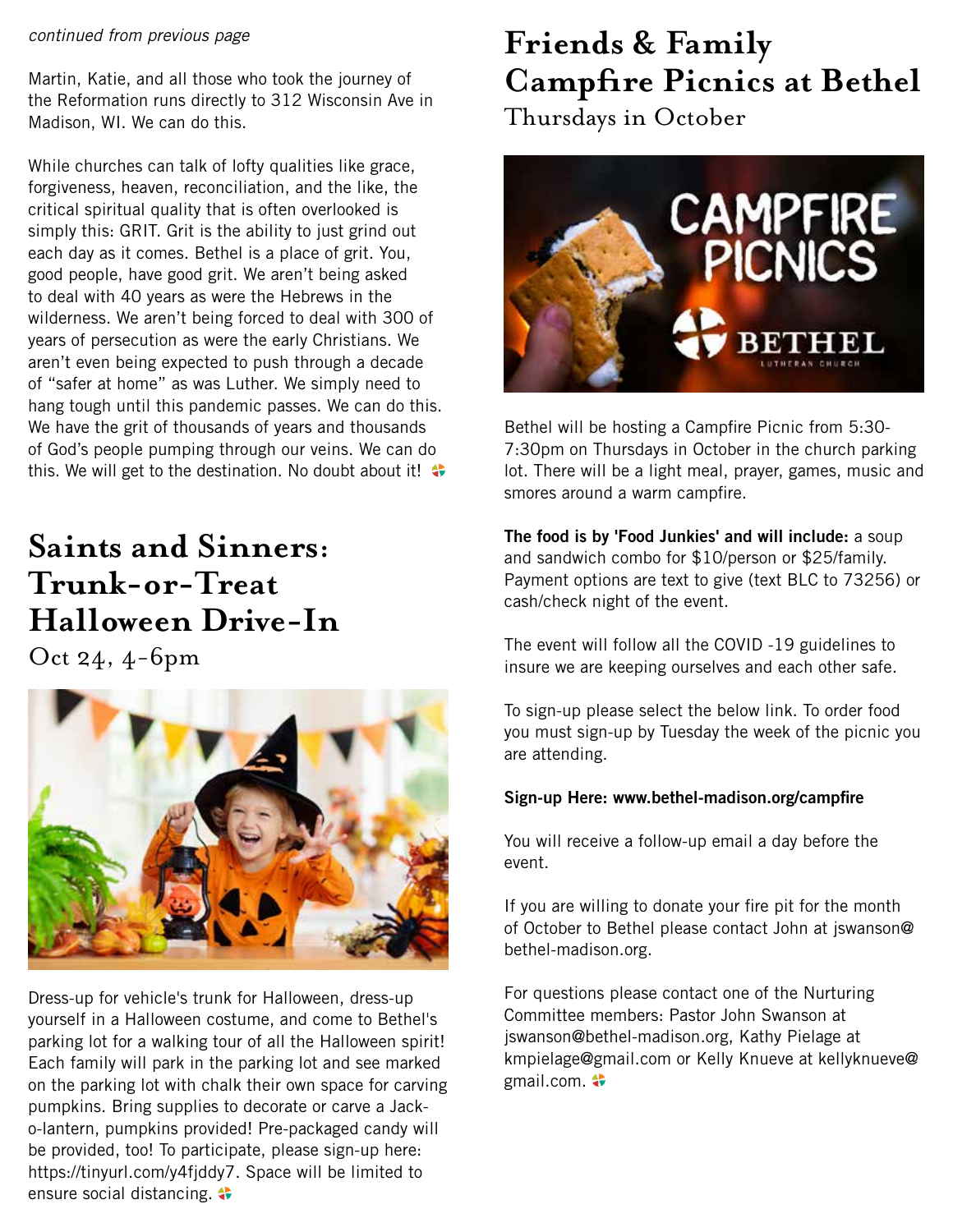## **Thank You From Hephatha Lutheran in Milwaukee**

Thank you for your continued support and mission partnership in the Gospel with us at Hephatha. In this time of hardship and struggle, we have been able to grow goodness in the Gospel in our congregation and community. THANK YOU for your part in this goodness that grows like wheat in the field of God. THANK YOU for your tremendous support over so many decades, for your regular offerings for our ministry, and for the gift of the freezer.

We are thankful to share with you some signs of God's goodness growing in our work together this summer:

- Worship on our website: hephatha100.com (please) visit us): Sunday and Wednesday worship videos in YouTube format and weekly holy communion Sundays at 10:30am by ZOOM. We would love to see you! Sunday School for adults and youth by ZOOM every week since the building closed!
- Summer Work Ministry for our young people took place over ZOOM and the young people served by visiting elders over the phone, cleaning up the community and planting flowers in SAFE MODE (only with one's own family), and dwelling in the prayer of St. Francis, "Lord, make us instruments of your peace." Almost \$13,000 of back to school gift cards for new clothing will be delivered to the work ministry youth, who give a collective offering of \$1,300 to our companion synod in Tanzania. Back packs with school supplies have been delivered to every work ministry family. We thank God for our young people.
- Food distributions in partnership with Just One More Meal Ministry continue almost weekly on the

front sidewalk of Hephatha. 3,000 pounds of food at a time, people are fed. Countless gift cards for food have also been shared in this time of economic hardship.

• Our anti-racism work continues with young people of Hephatha joining me to offer a presentation to our national church entitled, "To Be Young, Gifted And Black Servants of God." You can view this onehour presentation by going to: www.elcacoaching. org. Then scroll to the recording of the Wed, Aug 12 Session, "TO BE YOUNG, GIFTED AND BLACK SERVANTS OF GOD."

We have not missed a beat in our Coalition On Lead Emergency and Strong Baby Sanctuary work, addressing through direct service and advocacy the evil and harmful impact of lead poisoning and infant mortality on the black community.

• Our congregation continues our meaningful community partnerships including hard work in the community garden and orchard in our neighborhood, continued care for the local public school, work to support the Benedict Center through grants and use of our showers and washer/dryer area for those women who live and work on the streets. We are thankful to be a community hub in virtual modes of ministry these days.

YOU ARE WITH US IN IT ALL-thank you for your offerings, prayers and goodness to us. We thank God for you and we miss seeing you face to face.







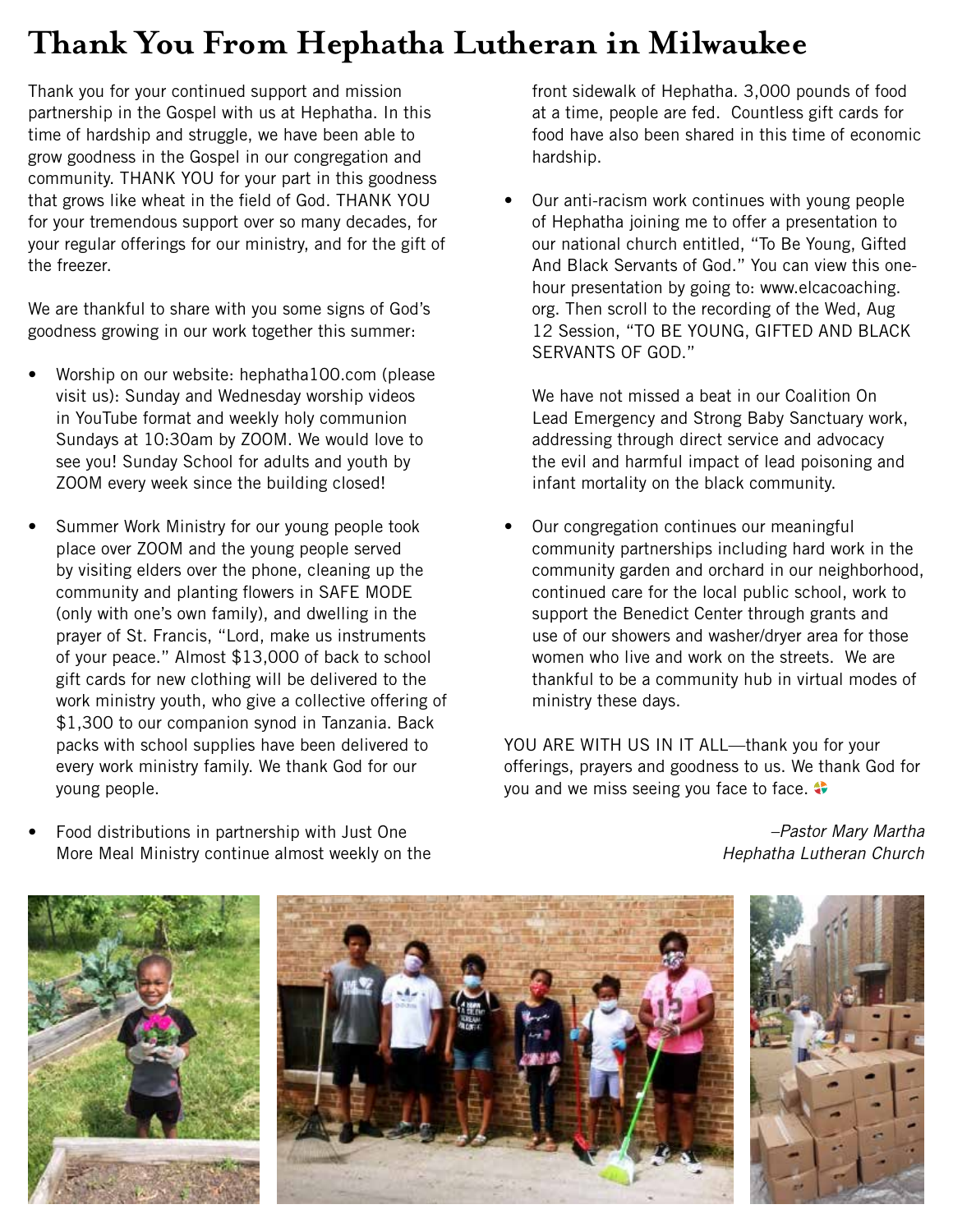# **Reconciling in Christ (RIC) Reflection**

Tom Solheim Shares His Story



Tom Solheim RIC Steering Committee Member

My connection with Bethel started with a warm welcome almost 40 years ago, and that time is still fresh in my mind. It came from people in my pew, the presiding minister at the end of the service, the lead pastor in a 1:1 meeting, and from coparticipants in church activities. It does not seem like long ago. Since then my extended family has also been welcomed and drawn into children's programs, adult

education, music, Horizons, and participation on church administrative and leadership activities. We have also formed many personal relationships with Bethel people encountered in those activities. As a member of Bethel's Reconciling in Christ Steering Committee I now have the opportunity to extend the welcome we have all received in a special way. I have close connections to LGBTQIA people, both those who have deep ongoing connections to Bethel and others who have been touched by Bethel but have not developed a sustained relationship to Bethel, so this opportunity is important to me.

Bethel's resources devoted to outreach and community activities attracted me in the 80s. The congregation was a "Citywide church with a worldwide mission." This expansive and open view drew me into the Bethel Horizons ministry to campers from everywhere, and later into the Latino ministry. The openness was also tangible in a book study group where people worked hard to broaden their understanding of new ideas and strangers. This outward focus might be in Bethel's DNA, since it was formed by and for newcomer immigrants who were perhaps feeling like outsiders.

The Bethel Bible Series taught me about being "blessed to be a blessing", from the story of Abraham. Genesis 12:1-3:

*Now the Lord said to Abram, 'Go from your country and your kindred and your father's house to the land that I will show you. I will make of you a great nation, and I will bless you, and make your name great, so that you will be a blessing. I will bless those who bless you, and the one who curses you I will curse; and in you all the families of the earth shall be blessed.*

This seems like another way of describing the vision of Bethel for outreach.

Even more recently, this idea has been articulated as "Jesus loves you. Walk with him." In all of these words and themes Bethel has continuously invited and welcomed me to come, and be not just an observer, but a participant in a welcoming and outreaching ministry.

Now we are on our walk to become a Reconciling in Christ congregation. As the Bethel Joint Council resolved, "Called by God in our journey of faith to carry out Jesus' ministry of inclusivity, the Bethel congregation begins a series of educational and programmatic opportunities so that we become a Reconciling in Christ (RIC) congregation. An RIC congregation articulates – intentionally, specifically and publicly – full embrace of persons of all sexual orientation, gender identities and gender expressions." This seems like a new initiative, but it also seems like the logical extension of something that has been happening at Bethel for a very long time.

As I was welcomed to be a participant in this work, we now cultivate a new, energetic welcoming for others, especially the LGBTQIA community. The people who will be attracted, like us, will not want to be observers, but will want to be active participants in the outreach that we are doing now and will continue to be doing, in new ways in the future. If our re-energized spirit of welcoming is to be effective, we must show our prospective new members how they can be active participants in extending the same outreach to others from all communities. Please join us in this RIC initiative. Pick up on the educational opportunities and follow the news about the process. Most of all, open yourself personally to being a part of this welcoming culture.  $\clubsuit$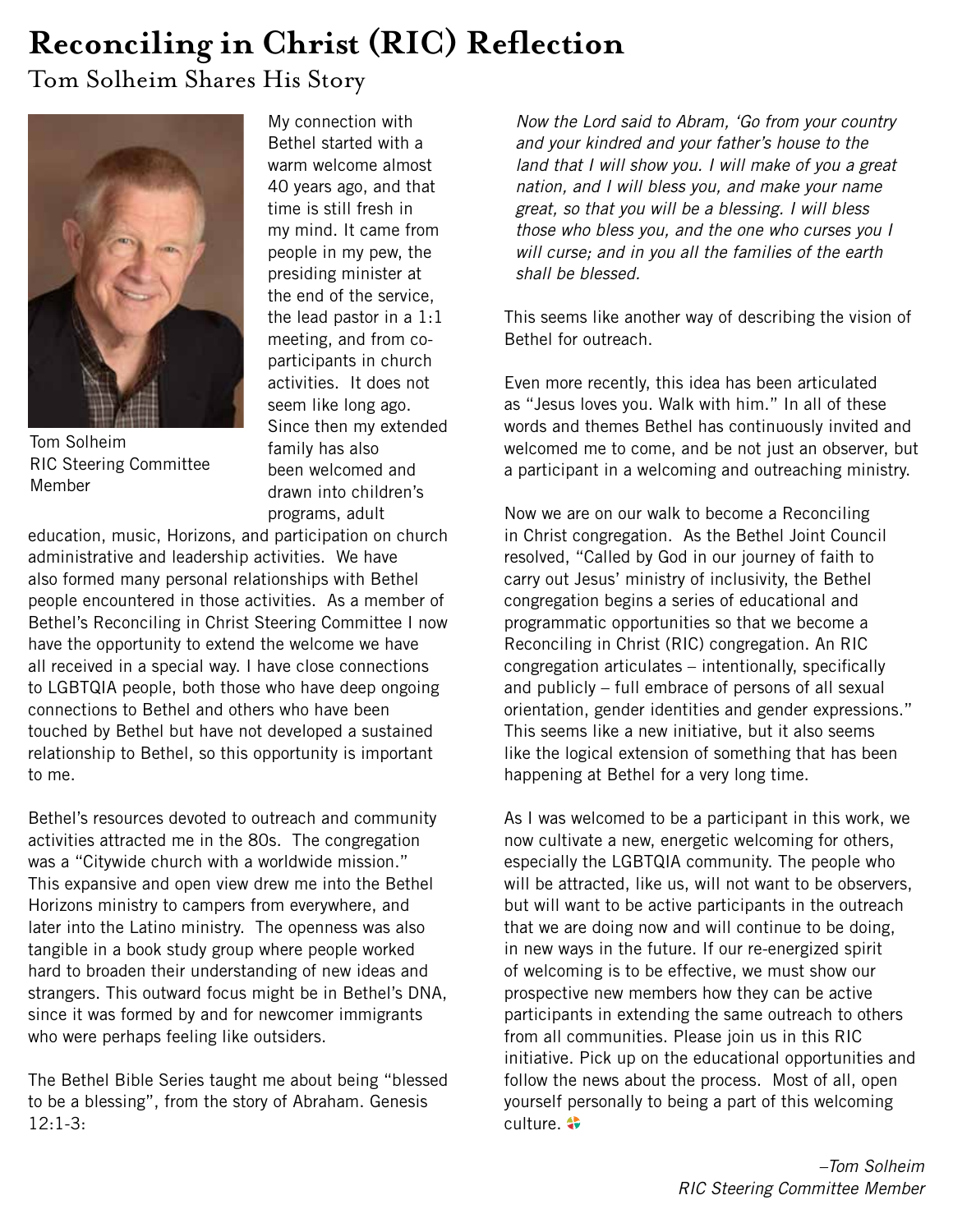# **Bethel's Director of Music to Sing at Bishop Installation**

### Amy Hartsough Represents Bethel



Amy Hartsough will be one of two singers at the upcoming installation of the newest bishop of the South-Central Synod of Wisconsin. In an historic assembly, The Rev. Joy Mortensen-Wiebe was elected Aug 29 to serve a six-year term as the bishop of the synod. Mortensen-Wiebe was elected on the 3rd ballot with 166 votes. While normally held

at a venue in Madison or the Wisconsin Dells, this year's assembly due to the pandemic was held virtually via videoconference. Over 350 voting members connected using Zoom and Lumi interactive technologies to elect new leadership of the synod and vote on important matters pertaining to the future of its ministry. The bishop elect currently serves as pastor of St. Luke Lutheran Church in Slinger, Wisconsin. She formerly served the South-Central Synod of Wisconsin as interim Director for Evangelical Mission, and as pastor of Living Hope Lutheran Church in Saukville, Wisconsin. From 2004-2014, Bishop-Elect Mortensen-Weibe served as an Associate to the Bishop in the East Central Synod of Wisconsin. The installation will be Sun, Oct 11, 1pm https://scsw-elca.org/bishopinstallation

Among those representing Bethel at the assembly were Pr. Mike Brown, Pr. John Swanson, Kim Kindschi, Jim Messinger, Kathleen Messinger, Dave Clack, Dale Holmen, and Deb Holman. Bethel Council

President, Kim Kindschi, reports that "given all of these challenges, the entire day ran very smoothly. In addition to the election of a new bishop of the synod, several business items were on the agenda. They included the 2021 Synod Spending Plan, the 2021 Compensation Guidelines including amendments to the Pulpit Supply compensation, the approval of constitutional amendments, the adoption of a resolution to add Common Ground Church to the roster of ELCA congregations and the election of a slate of candidates for synod leadership. Details on each of these agenda items are available on the synod website.

The selection of a bishop is very complex and time consuming. Transparency and openness are critical components throughout the duration of the search. The process began in January 2020 with town hall meetings that were held throughout the synod to develop a list of potential candidates for the position. Over the last few months, the Bishop Call Committee worked very hard to evaluate each nominee and, at the Synod Assembly on August 29th, presented a slate of four, highly qualified individuals for consideration. The first vote narrowed the field to 3 nominees. The second reduced the number to two candidates. On the 3rd ballot, The Reverend Joy Mortensen-Wiebe was elected to serve a six-year term as bishop of the South-Central Synod of Wisconsin of the Evangelical Lutheran Church in America."

## **Fireside Chats**

Pastor Mike has hosted Fireside Chats each Tuesday evenings to answer questions about the church, the Bible, etc. Beginning in October, Fireside Chats will branch out by inviting others into the Fireside Seat. There is so much going-on at and with Bethel that we want to provide the most accurate and up-to-date information and details possible. Starting in October, other staff, leaders, and ministry volunteers will take a turn responding to your questions especially as they relate to something that they are intimately familiar with. Tuesday Fireside Chats are live-streamed at 7pm on Facebook or viewed on YouTube any time after 8pm. If you have any questions you would like to ask, please send them to christal@bethel-madison.org.

### **Upcoming Fireside Chat Schedule**

- **Oct 13** Rachel Brown (Youth Ministry, Confirmation) **Oct 20** - Pastor Mike **Oct 27** - Pam Shellberg **Nov 3** - Church Council (General) **Nov 10** - Alice and Walter D (BEF) **Nov 17** - Financial Resources Team **Nov 24** - Cindy Terhune-Melrose (Children & Families) **Dec 1** - Horizons **Dec 8** - Amy (Music) **Dec 15** - Pastor Mike (General)
- Dec 22 John Swanson  $\clubsuit$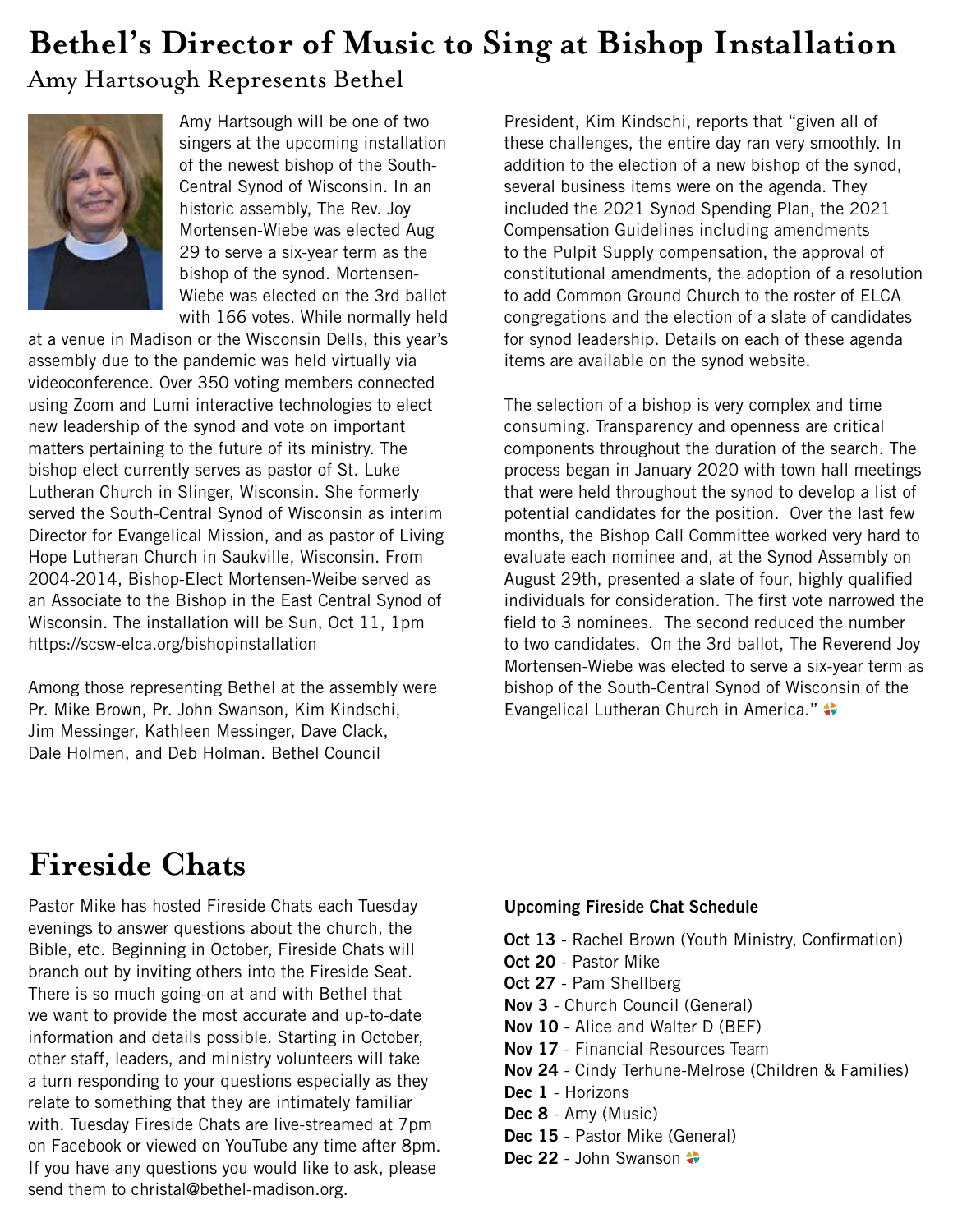## **A Call to Justice and Mercy** Welcome to our October Big Read

With the book *Stamped: Racism, Antiracism, and You*, we're diving in to the complicated 400-year history of racism in the United States.

Kendi opens with these words in the Introduction:

*"To know the past is to know the present. To know the present is to know yourself. I write about the history of racism to understand racism today. I want to understand racism today to understand how it is affecting me today."*

To do our part as church to dismantle racism and heal our community, we have to know the past. We need to see the threads of racist and anti-racist ideas as they wind through us – past and present.

There are two parts to the Big Read. Reading the book and then talking about it with others who have read it. Find a conversation partner. Talk about the book as a family. Discuss it (virtually) in your Bethel small group – women's circle, ministry team, book group, men's group, youth group, etc.

**Download the Reading Guide.** We have our own Reading Guide for *Stamped* with background on the book and its authors plus discussion questions. There are questions for each section and the book overall located here: **https://tinyurl.com/yxw568qr**

### **Getting Started**

- Order *Stamped* from the library or bookseller. There are two versions – the "young adult" version (which is really for everyone) and the longer, more scholarly version. Both have the same organization and the same discussion questions apply.
- Note: Bethel has 30 community copies of *Stamped: Racism, Antiracism, and You* to borrow on a first come, first served basis at Drive-Up Worship.
- Check out the ACTJAM web page on Bethel's website: www.bethel-madison.org/actjam
- Email ACTJAM@bethel-madison.org to join the ACTJAM Facebook group.

**Read!** You don't have to wait for your copy of the book to arrive.

- Read the first chapter of Stamped on the publisher's website: https://tinyurl.com/y45z4k4h
- The Museum of African American History in Washington D.C. offers an online "exhibit" on the history of racism in America: https://tinyurl.com/ yct5v3jt  $\bullet$

## **Fearfully and Wonderfully Made: Sex Differences and Scripture**

A Conversation with Dr. Megan

### DeFranza

Thurs, Oct 15, 6-7:30pm via Zoom

This is an educational offering sponsored by the Reconciling in Christ steering team.

So that most of the time with Dr. DeFranza can be given to questions and conversation, you are encouraged to view the following videos prior to October 15.

Lianne Simon and Dr. Megan DeFranza: Intersex Christians and the Image of God: https://www.youtube. com/watch?v=331smwhg0gM (1 hour)

From the Eerdman's Author Interview Series: https://www.youtube.com/watch?v=2qka0U7\_ZO0 (18 minutes)



**Megan DeFranza** is a theologian, author, speaker, and film-maker. Author of Sex Difference in Christian Theology: Male, Female, and Intersex in the Image of God (Eerdmans) and a contributing author to several volumes including Two Views on Homosexuality, the Bible, and the Church (published by Zondervan) and most recently

Understanding Gender Identities: Four Views (published by Baker). She directed the new documentary Stories of Intersex and Faith to help communities, especially faith communities, "meet" people born with a mix of male and female physical characteristics. She loves facilitating discussions about sex, gender, and sexuality in ways that sensitively address common fears, gently modeling careful, charitable conversation. You can learn more about Megan at www.megandefranza. com and watch the documentary trailer at www. storiesofintersexandfaith.com.

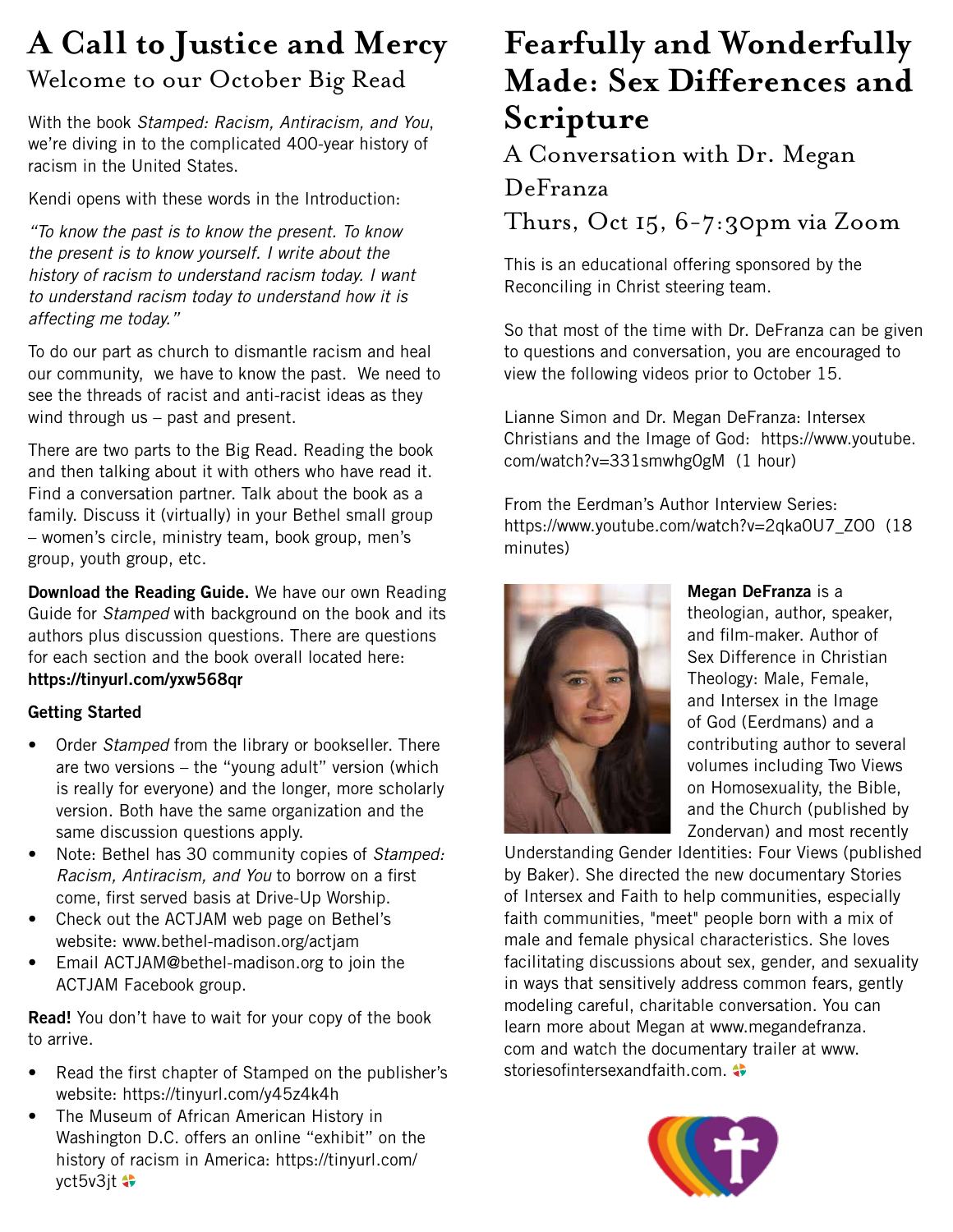### **Men's Current Christian Concern (Thursdays at 8:30am)**

Men's Current Christian Concerns continues to meet each Thursday morning via a Zoom video conference. The meeting starts at 8:30am instead of 7am during this temporary rearrangement.

**Oct 8** - Is Bad Teaching Tearing America Apart? **Oct 15** - The Good Life **Oct 22** - Ushering in Live Worship at Bethel

**Oct 29** - All Things Nuclear

If you have questions, contact Larry Larrabee at 608.249.9982.

# **Realm Corner**



**How do I login to Realm and update my profile information?**

### **Login to Realm**

- 1. Type **onrealm.org** into your browser
- 2. Enter your email and password (if this does not work, please email Judy Armelin at judy@bethelmadison.org, you may be using a different email or need a password reset)

### **Profile Update**

- **1. Log in to Realm (see above)**
- **2. Click on your name (in the top right corner you will get a dropdown)**
- **3. Click My Profile**
	- a) Under your name click **"Edit Profile"**
	- b) Click **"Contact Information"** and change any of the information that needs to be updated (home phone is your landline at home).
	- c) Click **"Personal Information"** and add or change any information. We use birthdates and wedding dates to send greeting cards to members on those special occasions. Please be sure to update your skills and interests section. We will be using this to connect you with groups you are interested in.
	- d) When you are finished **"Click Save"**.

### **4. Add or update your picture**

To add or update your picture

- a) click on the circle to the left of your name
- b) choose a photo file from your computer to add (drag the photo to reposition, use the slide to change the size)

**Here is a link to watch a video:** 

https://tinyurl.com/y3qmka4j

**Confirmation Program Updates: Introducing School @ Horizons** - Coming soon, students will have the opportunity to register for a week out at Bethel Horizons (Sunday-Saturday) for respite from the school-at-home routine. Monday-Friday, students will follow a daily schedule of schoolwork and do school from Horizons. Access to hotspots and fast wifi, tranquil workspace, tutors, and meals and healthy snacks. During nonschool hours, students will be guided on adventures and have opportunities to explore special interests. More information coming soon as we collaborate with Bethel Horizons and the Bethel COVID Taskforce on COVID safety procedures.

## **New Sermon Series: Reformation at Bethel**

Taking the World One Heart at a Time Oct 11, 18, and 25



This year Bethel celebrates the Reformation with a three week series of messages that will bring new perspectives to a story that is over 500 years old. Beginning Oct 11 In the form of a live one man drama, Martin Luther will make an appearance to share the insights and inspirations that transformed the world. On Oct 18, Katie Luther, Martin's wife and partner in changing the world, will also appear in the form of a one woman drama to share her insights on being true to the Word of God in turbulent times. These larger than life figures from the halls of Lutheran history, will be followed by a special guest from the Madison area – Dr. Alex Gee, who will share modern insights on the Reformation. Dr. Gee is the longest tenured pastor in the Madison area, pastor of Fountain of Life Community Church, and Director of the Nehemiah Center. Dr. Gee will preach at Bethel on Reformation Sun, Oct 25.

## **VIEW MORE OPPORTUNITIES: www.bethel-madison.org/events**